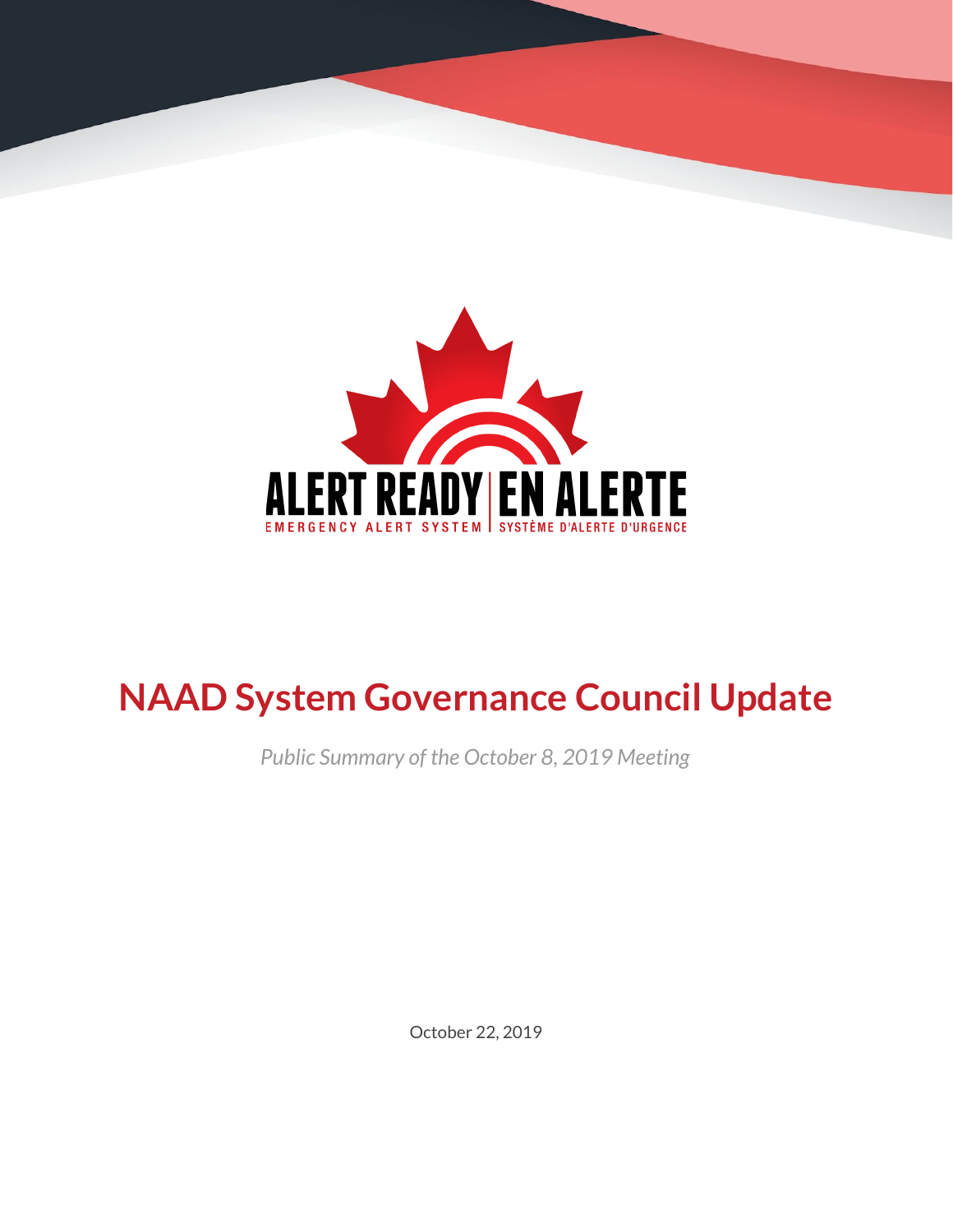## **Purpose**

The purpose of this document is to provide Last Mile Distributors (LMDs) with an update regarding key NAAD System activities and discussions following the most recent NAAD System Governance Council meeting that was hosted by Pelmorex on October 8, 2019.

# **Operational Update**

#### Test Schedule

- The NAAD System Test Message Policy version 3.0 was approved. It includes changes to align the frequency of Alert Ready public tests to two per year: one during Emergency Preparedness Week in May and the second during the 4th week of November. These public awareness tests are distributed on TV, radio and Wireless. The updated policy can be found [here.](https://alerts.pelmorex.com/download/public/public_naads_rules/en/NAAD-System-Test-Message-Policy-EN.pdf)
- The next Alert Ready public test is scheduled for Wednesday, November 27, 2019. The most up-to-date schedule with test times for each province and territory can be accessed [here.](https://alerts.pelmorex.com/public-awareness-test-schedule/)

#### Wireless Public Alerting (WPA)

- Wireless Service Providers (WSPs) are working together to propose a unified agreement to connect to the NAAD System through AirGate at renewal. The connection to the WPA service via AirGate is used to deliver emergency alerts to Canadians using cell broadcast technology.
- A working group comprised of all WSPs, Pelmorex, the cell broadcast vendor and selected alert issuers have identified improvements to increase the effectiveness of WPA. It includes 1) removing the event code restriction in the cell broadcast system, 2) supporting non-numeric geocodes, and 3) improving the support of text characters in the cell broadcast system.
- The removal of the event code restriction will occur in February 2020.
- The WPA working group will continue to review regularly feature requests as part of the yearly release process as identified by the working group.

#### Ku-Band Satellite Feed

The NAAD System Ku-Band satellite signals from Toronto and Montreal stations were terminated as planned on August 31, 2019. There were no changes to any other alert feed (e.g. socket, RSS and C-Band satellite signal). As always, Pelmorex recommends for all LMDs to establish a connection to at least two alert feed types or connection points in order to have redundant means to receive public safety messages.

#### Text-to-Speech (TTS)

Following recent tornado alerts in various parts of the country, feedback was received regarding the pronunciation of some location names being incorrect. Environment and Climate Change Canada (ECCC) is reviewing their lexicons in order to identify necessary improvements.